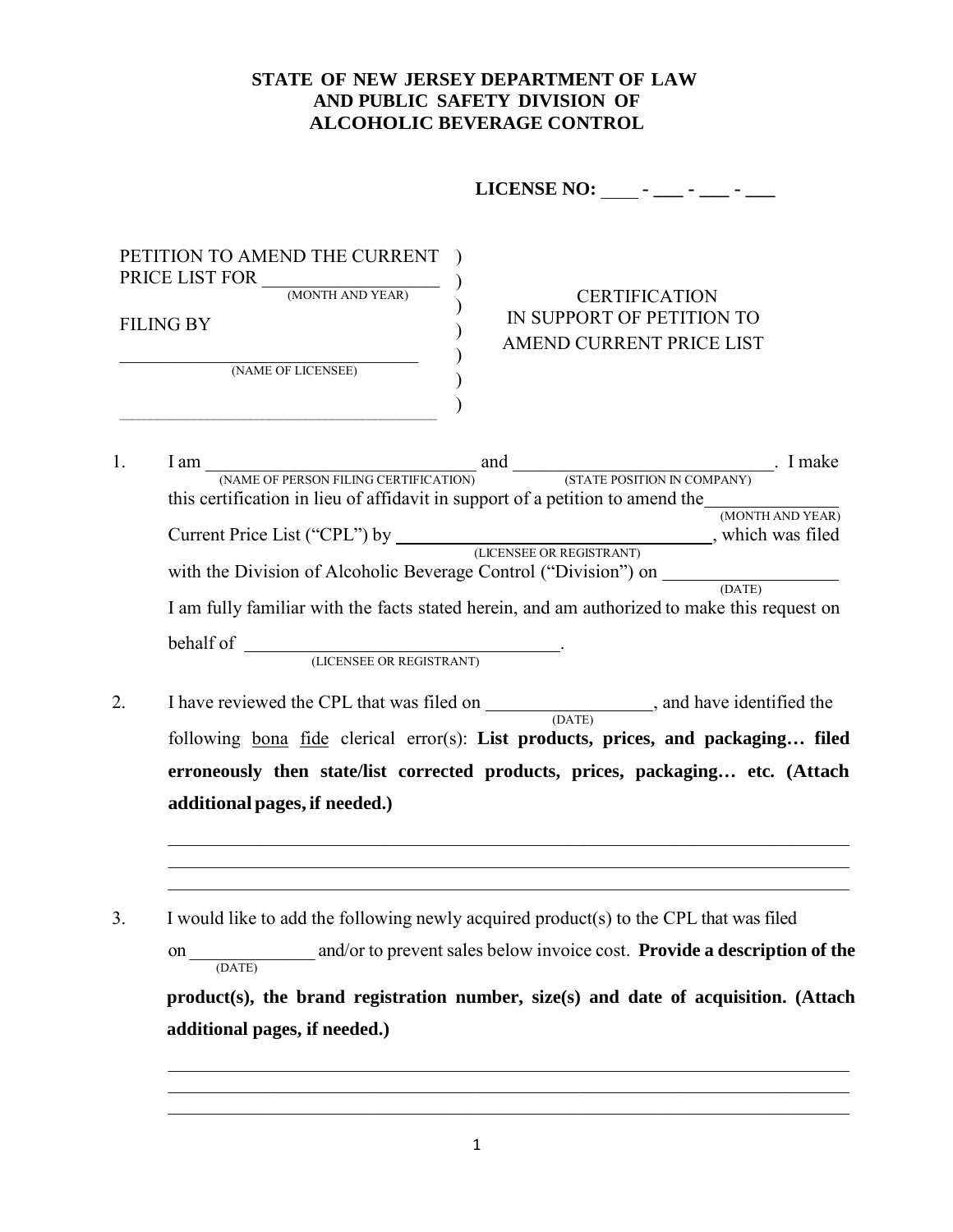4. STATE REASON(S) WHY AMENDMENT REQUEST IS BEING MADE (e.g., to correct a demonstrated bona fide clerical error or to introduce a new product). **NOTE**: If an amendment is submitted beyond 48 hours of the original CPL submittal, the affiant must provide evidence of its attempts to file within 48 hours, and explain why it was unable to meet that deadline. If an amendment is filed in order to sell a new product, the affiant must attach supporting documentation from the supplier explaining why the product was not included in the original submittal. If the amendment is to correct a bona fide clerical error, explain the error in detail. (Attach additional pages, if needed.)

 $\mathcal{L}_\text{G}$  , and the contribution of the contribution of the contribution of the contribution of the contribution of the contribution of the contribution of the contribution of the contribution of the contribution of t

## 5. **THE PRODUCT(S) SUBJECT TO THE AMENDMENT REQUEST IS/ARE:**

|EXCLUSIVE NON-EXCLUSIVE

- 6. **DESCRIBE THE UNDUE HARDSHIP, ECONOMIC OR OTHERWISE, THAT LICENSEE WILL SUFFER IF THE AMENDMENT SOUGHT IS NOT GRANTED.** Explain why granting the relief sought will not unduly burden any affective parties and explain how granting the relief sought is consistent with the underlying purposes of the Alcoholic Beverage Control Act, N.J.S.A. 33:1-1 et seq., which are the encourage the beneficial aspects of competition, to maintain trade stability, and to prohibit discrimination in the sale of alcoholic beverages to retail licensees. (Attach additional pages, if needed.)
- 7. This Certification is made in good faith, and will not give  $\frac{1}{\sqrt{LICENSEER} \times REGISTRANT}$ an unfair competitive advantage over any other wholesaler nor is it intended to match the prices posted by another wholesaler.
- 8. This is the  $\frac{1}{(NUMBER)}$  amendment to the CPL submitted by the  $\frac{1}{(LICENSEE OR REGISTRANT)}$ for this calendar year.

## 9. **PROVIDE CONTACT INFORMATION INCLUDING MAILING ADDRESS, TELEPHONE NUMBER, FAX NUMBER, AND E-MAIL ADDRESS.**

 $\mathcal{L}_\text{max} = \frac{1}{2} \sum_{i=1}^{n} \mathcal{L}_i \mathcal{L}_i + \frac{1}{2} \sum_{i=1}^{n} \mathcal{L}_i \mathcal{L}_i + \frac{1}{2} \sum_{i=1}^{n} \mathcal{L}_i \mathcal{L}_i + \frac{1}{2} \sum_{i=1}^{n} \mathcal{L}_i \mathcal{L}_i + \frac{1}{2} \sum_{i=1}^{n} \mathcal{L}_i \mathcal{L}_i + \frac{1}{2} \sum_{i=1}^{n} \mathcal{L}_i \mathcal{L}_i + \frac{1}{2} \sum_{i=1}^{n$ 

 $\_$  , and the set of the set of the set of the set of the set of the set of the set of the set of the set of the set of the set of the set of the set of the set of the set of the set of the set of the set of the set of th \_\_\_\_\_\_\_\_\_\_\_\_\_\_\_\_\_\_\_\_\_\_\_\_\_\_\_\_\_\_\_\_\_\_\_\_\_\_\_\_\_\_\_\_\_\_\_\_\_\_\_\_\_\_\_\_\_\_\_\_\_\_\_\_\_\_\_\_\_ \_\_\_\_\_\_\_\_\_\_\_\_\_\_\_\_\_\_\_\_\_\_\_\_\_\_\_\_\_\_\_\_\_\_\_\_\_\_\_\_\_\_\_\_\_\_\_\_\_\_\_\_\_\_\_\_\_\_\_\_\_\_\_\_\_\_\_\_\_